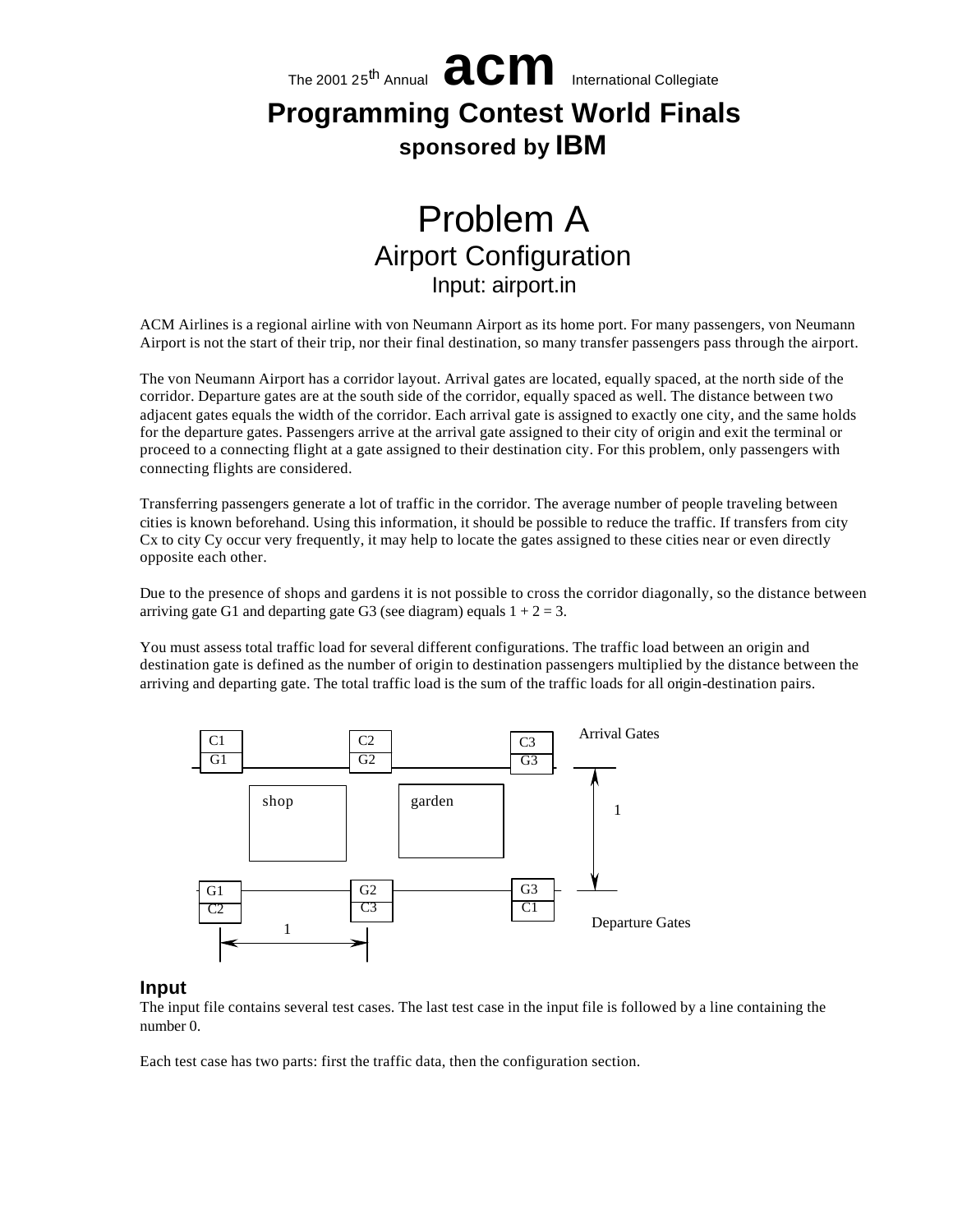The traffic data starts with an integer  $N(1 < N < 25)$ , representing the number of cities. The following  $N$  lines each represent traffic data for one city. Each line with traffic data begins with an integer in the range 1..*N* identifying the city of origin. This is followed by *k* pairs of integers, one pair for every destination city. Each pair identifies the destination city and the number of passengers (at most 500) traveling from the city of origin to this destination city.

The configuration section consists of one or more (at most 20) configurations and ends with a line containing the number 0.

A configuration consists of 3 lines. The first line contains a positive number identifying the configuration. The next line contains a permutation of the cities, as they are assigned to the arrival gates: the first number represents the city assigned to the first gate, and so on. The next line in the same way represents the cities as they are assigned to the departure gates.

#### **Output**

For each test case, the output contains a table presenting the configuration numbers and total traffic load, in ascending order of traffic load. If two configurations have the same traffic load, the one with the lowest configuration number should go first. Follow the output format shown in the sample below.

| 3              |                |                      |       | Configuration | Load |
|----------------|----------------|----------------------|-------|---------------|------|
| $\mathbf 1$    | 2              | 2 10                 | 3 15  | 2             | 119  |
| $\overline{2}$ | $\mathbf{1}$   | 3 10                 |       | $\mathbf{1}$  | 122  |
| 3              |                | $2 \quad 1 \quad 12$ | 2 2 0 | Configuration | Load |
| 1              |                |                      |       | 2             | 300  |
| $\mathbf{1}$   | 2 <sub>3</sub> |                      |       | $\mathbf{1}$  | 600  |
| $\overline{a}$ | 3 <sub>1</sub> |                      |       |               |      |
| 2              |                |                      |       |               |      |
| 2              | 3 <sub>1</sub> |                      |       |               |      |
| $\mathfrak{Z}$ | 2 <sub>1</sub> |                      |       |               |      |
| 0              |                |                      |       |               |      |
| $\sqrt{2}$     |                |                      |       |               |      |
| $\mathbf 1$    | $\mathbf{1}$   | 2 100                |       |               |      |
| $\overline{2}$ | $\mathbf{1}$   | 1 200                |       |               |      |
| 1              |                |                      |       |               |      |
| $\mathbf 1$    | 2              |                      |       |               |      |
| $\mathbf 1$    | 2              |                      |       |               |      |
| 2              |                |                      |       |               |      |
| $\mathbf 1$    | 2              |                      |       |               |      |
| $\overline{a}$ | $\mathbf{1}$   |                      |       |               |      |
| 0              |                |                      |       |               |      |
| 0              |                |                      |       |               |      |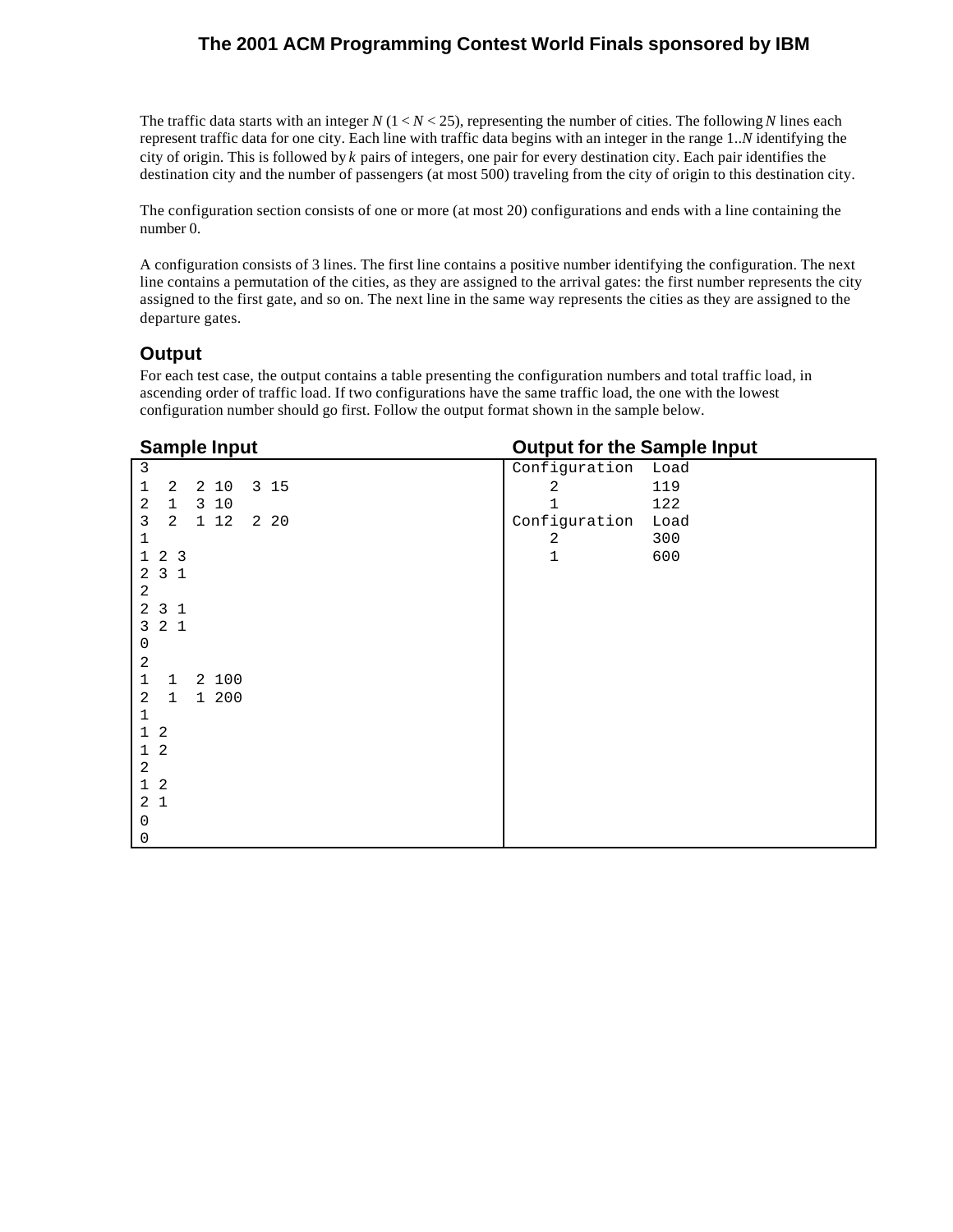

 Problem B Say Cheese Input: cheese.in

Once upon a time, in a giant piece of cheese, there lived a cheese mite named Amelia Cheese Mite. Amelia should have been truly happy because she was surrounded by more delicious cheese than she could ever eat. Nevertheless, she felt that something was missing from her life.

One morning, her dreams about cheese were interrupted by a noise she had never heard before. But she immediately realized what it was — the sound of a male cheese mite, gnawing in the same piece of cheese! (Determining the gender of a cheese mite just by the sound of its gnawing is by no means easy, but all cheese mites can do it. That's because their parents could.)

Nothing could stop Amelia now. She had to meet that other mite as soon as possible. Therefore she had to find the fastest way to get to the other mite. Amelia can gnaw through one millimeter of cheese in ten seconds. But it turns out that the direct way to the other mite might not be the fastest one. The cheese that Amelia lives in is full of holes. These holes, which are bubbles of air trapped in the cheese, are spherical for the most part. But occasionally these spherical holes overlap, creating compound holes of all kinds of shapes. Passing through a hole in the cheese takes Amelia essentially zero time, since she can fly from one end to the other instantly. So it might be useful to travel through holes to get to the other mite quickly.

For this problem, you have to write a program that, given the locations of both mites and the holes in the cheese, determines the minimal time it takes Amelia to reach the other mite. For the purposes of this problem, you can assume that the cheese is infinitely large. This is because the cheese is so large that it never pays for Amelia to leave the cheese to reach the other mite (especially since cheese-mite eaters might eat her). You can also assume that the other mite is eagerly anticipating Amelia's arrival and will not move while Amelia is underway.

#### **Input**

The input file contains descriptions of several cheese mite test cases. Each test case starts with a line containing a single integer *n*  $(0 \le n \le 100)$ , the number of holes in the cheese. This is followed by *n* lines containing four integers  $x_i, y_i, z_i, r_i$  each. These describe the centers  $(x_i, y_i, z_i)$  and radii  $r_i$   $(r_i > 0)$  of the holes. All values here (and in the following) are given in millimeters.

The description concludes with two lines containing three integers each. The first line contains the values  $x_A$ ,  $y_A$ ,  $z_A$ , giving Amelia's position in the cheese, the second line containing  $x_0, y_0, z_0$ , gives the position of the other mite.

The input file is terminated by a line containing the number  $-1$ .

### **Output**

For each test case, print one line of output, following the format of the sample output. First print the number of the test case (starting with 1). Then print the minimum time in seconds it takes Amelia to reach the other mite, rounded to the closest integer. The input will be such that the rounding is unambiguous.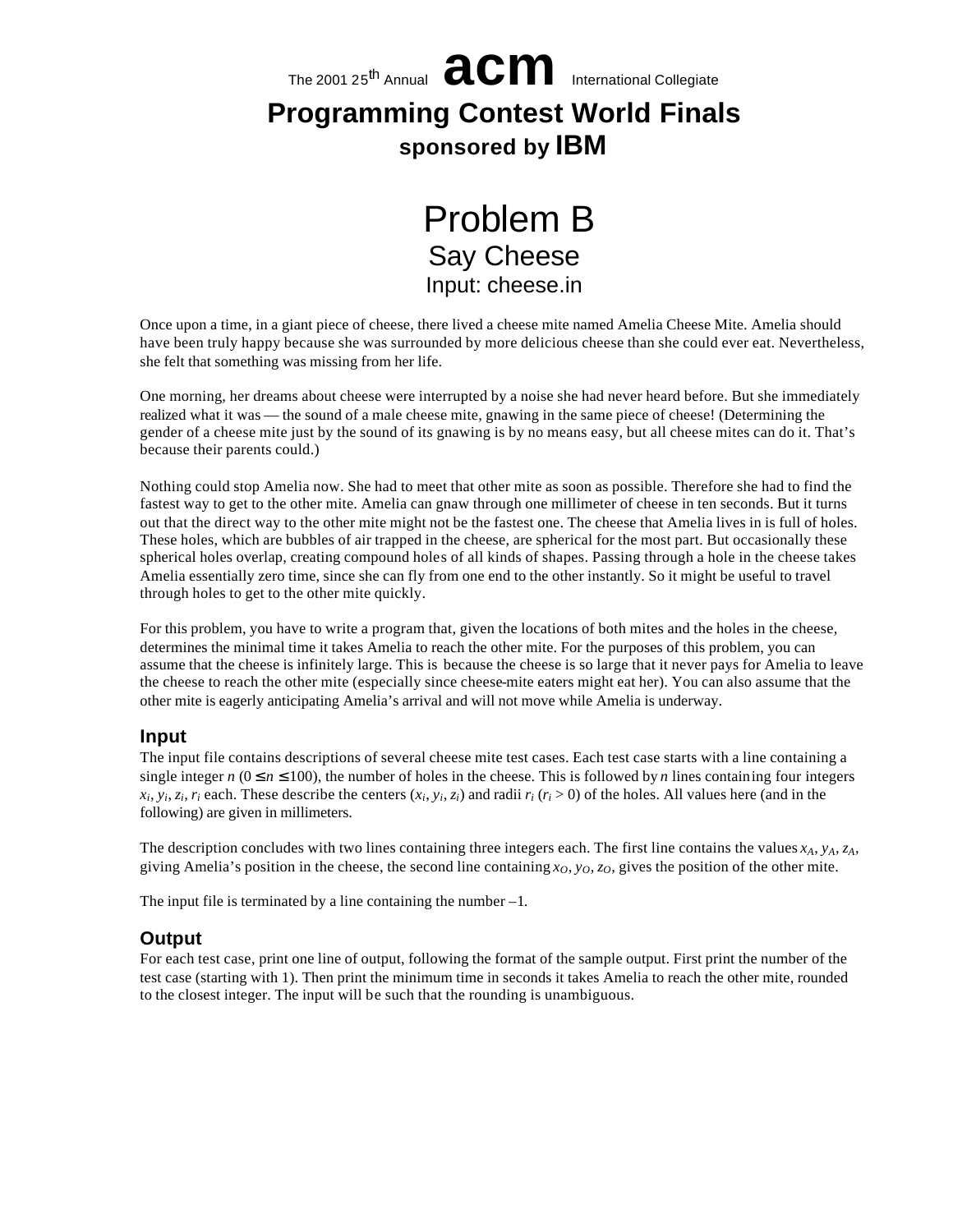| <b>Sample Input</b> | <b>Output for the Sample Input</b>        |
|---------------------|-------------------------------------------|
|                     | Cheese 1: Travel time = $100 \text{ sec}$ |
| 20 20 20 1          | Cheese 2: Travel time = 20 sec            |
| $0\quad 0\quad 0$   |                                           |
| $0 \t0 \t10$        |                                           |
|                     |                                           |
| 5 0 0 4             |                                           |
| $0\quad 0\quad 0$   |                                           |
| 10 0 0              |                                           |
| $-1$                |                                           |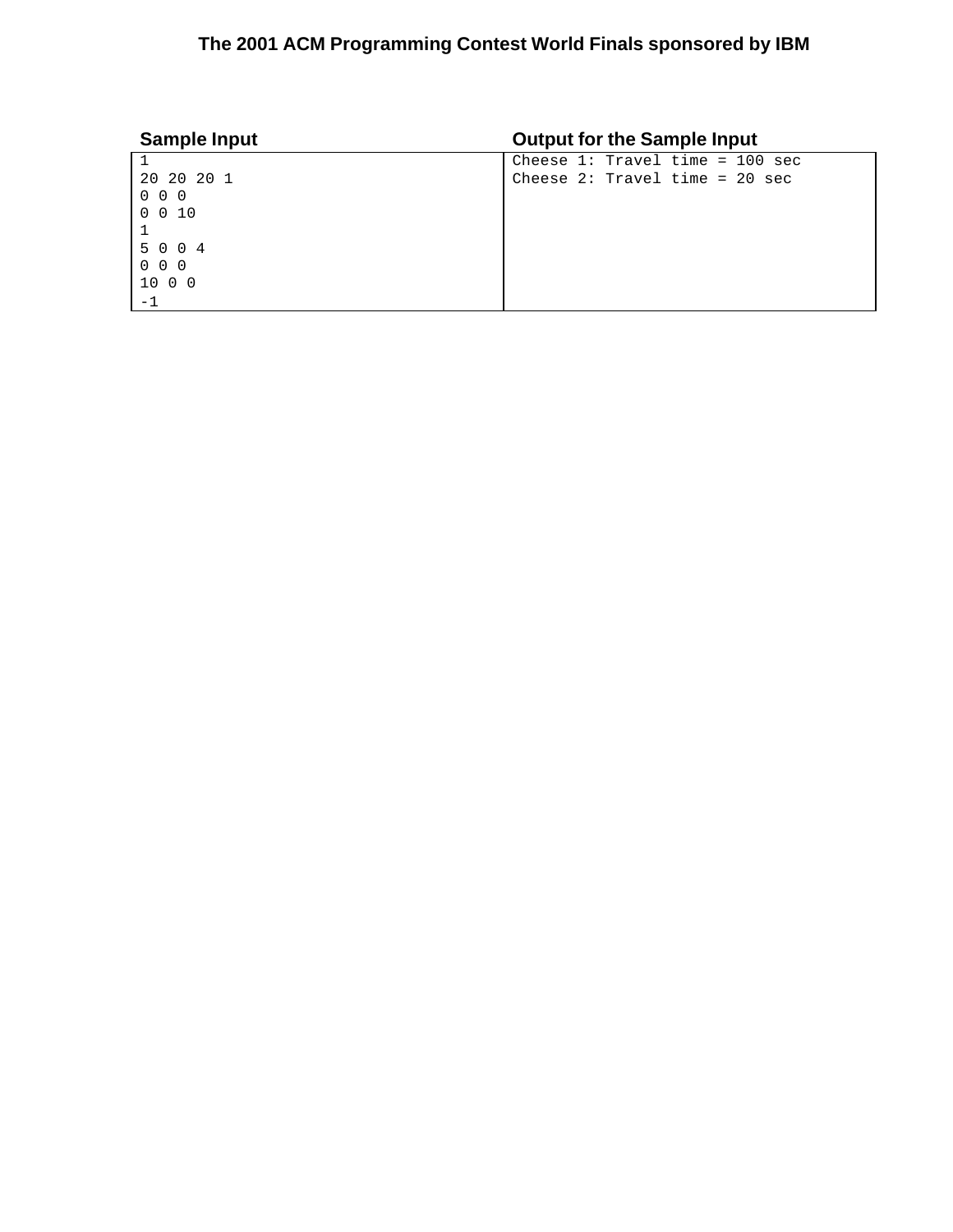

# Problem C Crossword Puzzle Input: crossword.in

Your brilliant but absent-minded uncle believes he has solved a difficult crossword puzzle but has misplaced the solution. He needs your help to reconstruct the solution from a list that contains all the words in the solution, plus one extra word that is not part of the solution. Your program must solve the puzzle and print the extra word.

The crossword puzzle is represented by a grid with ten squares on each side. Figure 1 shows the top left corner of a puzzle. The puzzle has a certain number of "slots" where a word can be placed. Each slot is represented by the row and column number of the square where the slot begins, and the direction in which the slot extends from its initial square ("across" or "down"). The length of each slot is not specified. The puzzle has a list of candidate words, all but one of which is used in solving the puzzle.





Figure 2 shows a solution to the example puzzle in Figure 1. In a valid solution, each slot is filled with a candidate word. Every maximal horizontal or vertical sequence of two or more letters must be a word in the input. Any candidate word can be used in any slot as long as the word fits in the puzzle and does not conflict with any other word. In the example, all the candidate words are used except the word "BOY".



Figure 2: Example Solution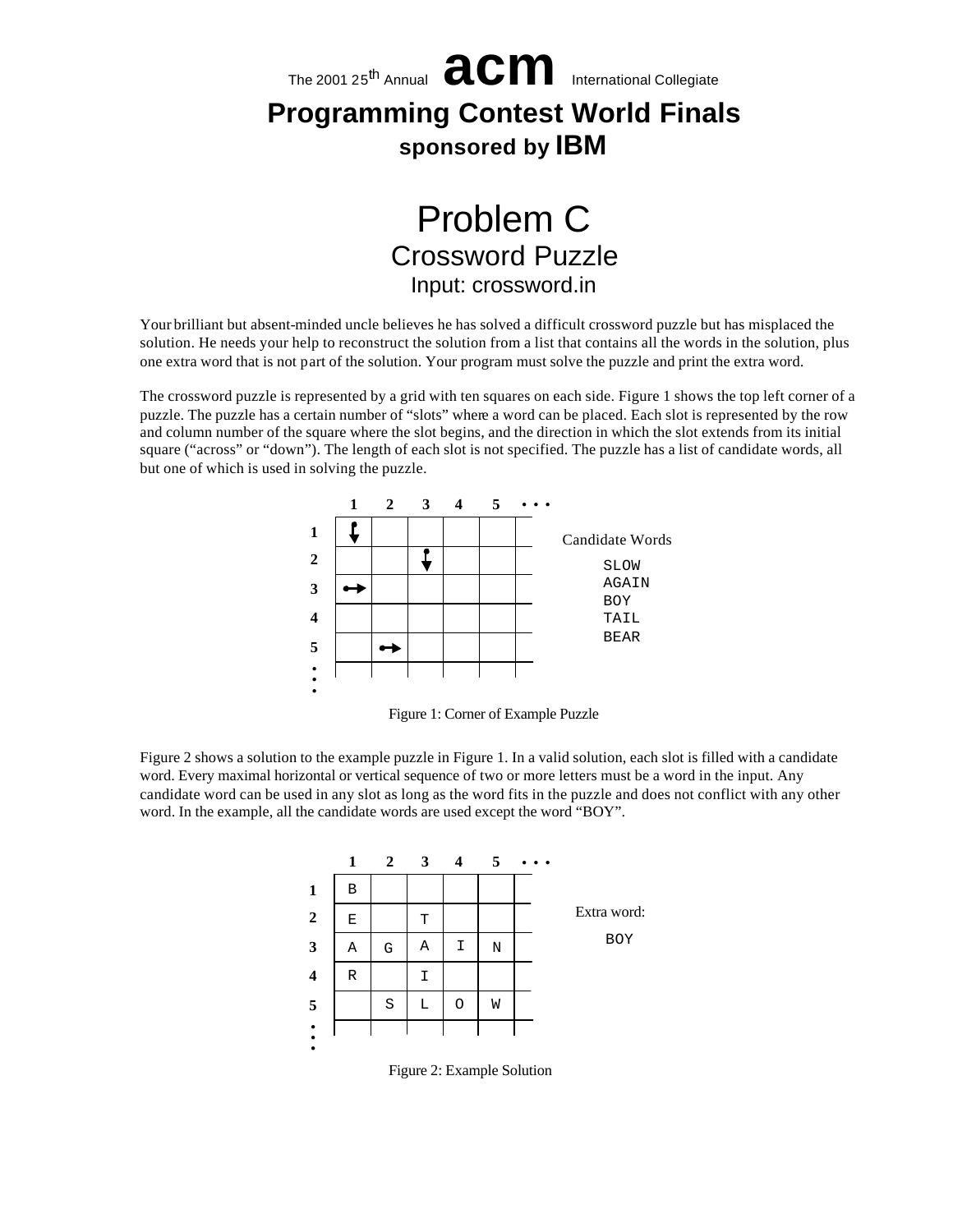### **Input**

The input data consist of one or more test cases each describing a puzzle trial. The first input line in each test case contains a positive integer *N* that represents the number of slots in the puzzle. This line is followed by *N* lines, each containing the row number and column number of a square where a slot begins, followed by the letter 'A' (if the slot is "Across") or 'D' (if the slot is "Down"). The next  $N + 1$  input lines contain candidate words that can be used in the puzzle solution.

The final test case is followed by a line containing the number zero.

### **Output**

For each trial, print the trial number followed by the word that is not used in the puzzle solution, using the format in the example output. Observe the following rules:

- 1) Print a blank line after each trial.
- 2) If your uncle has made a mistake and the puzzle has no solution using the given words, print the word "Impossible". For example, if Trial 2 has no solution, you should print "Trial 2: Impossible".
- 3) If the puzzle can be solved in more than one way, print each word that can be omitted from a valid solution. The words can be printed in any order but each word must be printed only once. For example, if Trial 3 has a solution that omits the word DOG and two solutions that omit the word CAT, you should print "Trial 3: DOG CAT" or "Trial 3: CAT DOG".

|             |              |   | $\sim$ 0.0 $\sim$ 0.0 $\sim$ 0.0 $\sim$ 0.0 $\sim$ 0.0 $\sim$ 0.0 $\sim$ 0.0 $\sim$ |
|-------------|--------------|---|-------------------------------------------------------------------------------------|
| 4           |              |   | Trial 1: BOY                                                                        |
| 1           | $\mathbf{1}$ | D |                                                                                     |
| 2           | 3            | D |                                                                                     |
| 3           | 1            | Α |                                                                                     |
| 5           | 2            | Α |                                                                                     |
| SLOW        |              |   |                                                                                     |
| AGAIN       |              |   |                                                                                     |
| BOY         |              |   |                                                                                     |
| TAIL        |              |   |                                                                                     |
| <b>BEAR</b> |              |   |                                                                                     |
| 0           |              |   |                                                                                     |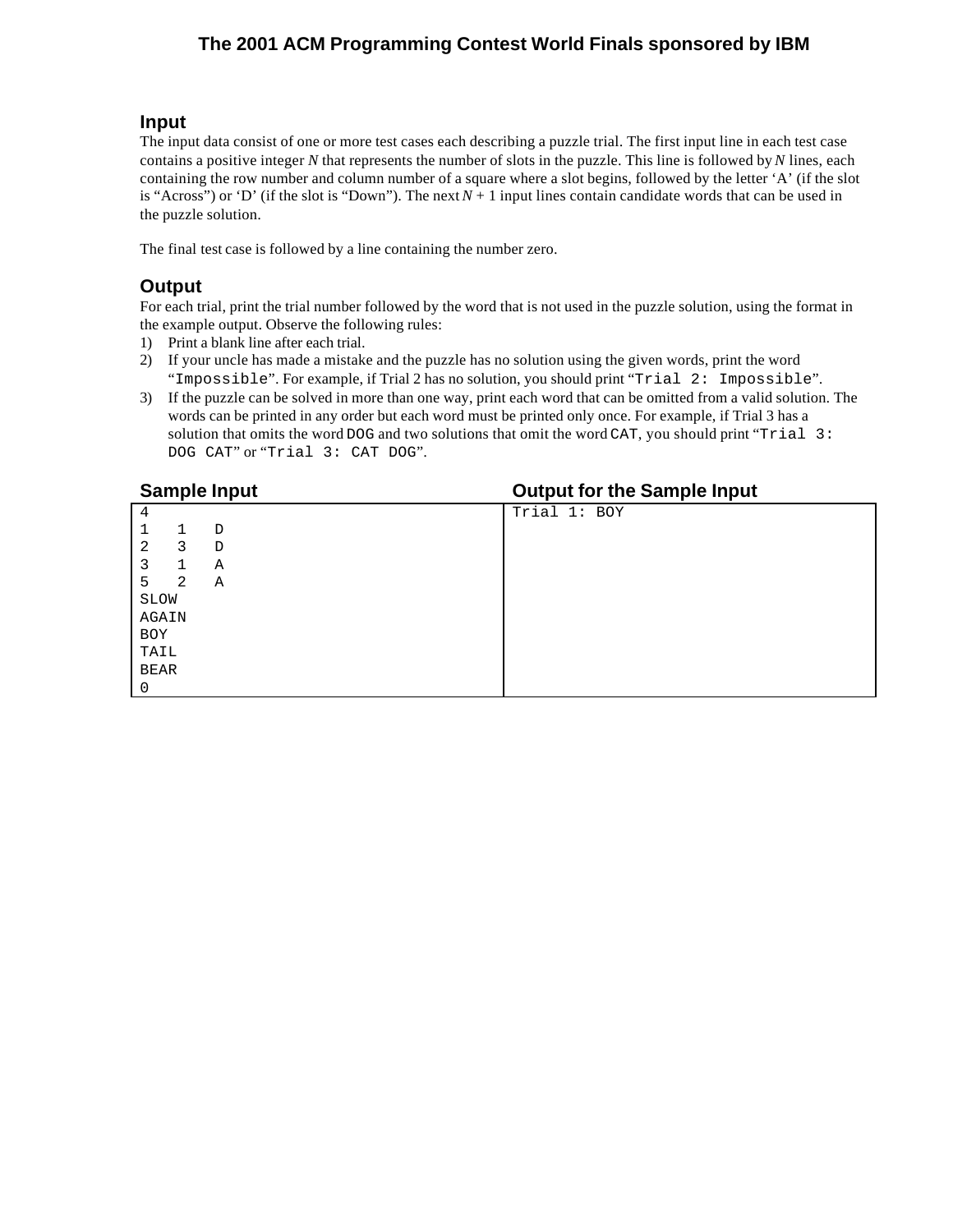

# Problem D Can't Cut Down the Forest for the Trees Input: forest.in

Once upon a time, in a country far away, there was a king who owned a forest of valuable trees. One day, to deal with a cash flow problem, the king decided to cut down and sell some of his trees. He asked his wizard to find the largest number of trees that could be safely cut down.

All the king's trees stood within a rectangular fence, to protect them from thieves and vandals. Cutting down the trees was difficult, since each tree needed room to fall without hitting and damaging other trees or the fence. Each tree could be trimmed of branches before it was cut. For simplicity, the wizard assumed that when each tree was cut down, it would occupy a rectangular space on the ground, as shown below. One of the sides of the rectangle is a diameter of the original base of the tree. The other dimension of the rectangle is equal to the height of the tree.



Many of the king's trees were located near other trees (that being one of the tell-tale signs of a forest.) The wizard needed to find the maximum number of trees that could be cut down, one after another, in such a way that no fallen tree would touch any other tree or the fence. As soon as each tree falls, it is cut into pieces and carried away so it does not interfere with the next tree to be cut.

#### **Input**

The input consists of several test cases each describing a forest. The first line of each description contains five integers, *xmin*, *ymin*, *xmax*, *ymax*, and *n*. The first four numbers represent the minimal and maximal coordinates of the fence in the *x-* and *y-*directions (*xmin < xmax, ymin < ymax*). The fence is rectangular and its sides are parallel to the coordinate axes. The fifth number *n* represents the number of trees in the forest ( $1 \le n \le 100$ ).

The next *n* lines describe the positions and dimensions of the *n* trees. Each line contains four integers,  $x_i$ ,  $y_i$ ,  $d_i$ , and  $h_i$ , representing the position of the tree's center  $(x_i, y_i)$ , its base diameter  $d_i$ , and its height  $h_i$ . No tree bases touch each other, and all the trees are entirely inside the fence, not touching the fence at all.

The input is terminated by a test case with  $xmin = ymin = xmax = ymax = n = 0$ . This test case should not be processed.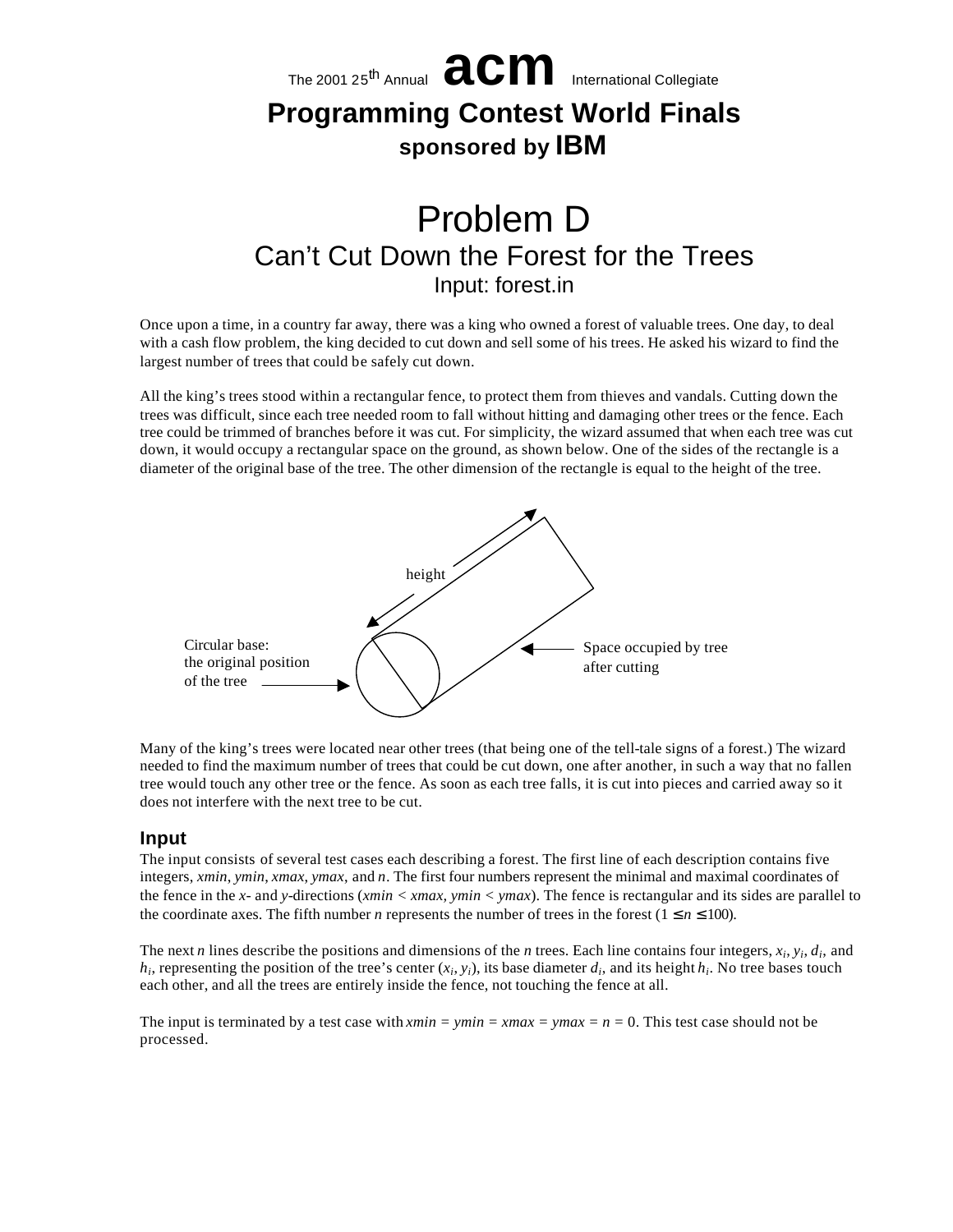### **Output**

For each test case, first print its number. Then print the maximum number of trees that can be cut down, one after another, such that no fallen tree touches any other tree or the fence. Follow the format in the sample output given below. Print a blank line after each test case.

| <b>Sample Input</b> |  |  |
|---------------------|--|--|
|---------------------|--|--|

| $0\quad 0$ | 10 10    | 3 | Forest 1             |
|------------|----------|---|----------------------|
|            | 3 3 2 10 |   | 2 tree(s) can be cut |
|            | 5 5 3 1  |   |                      |
|            | 2 8 3 9  |   |                      |
| $\cap$     |          |   |                      |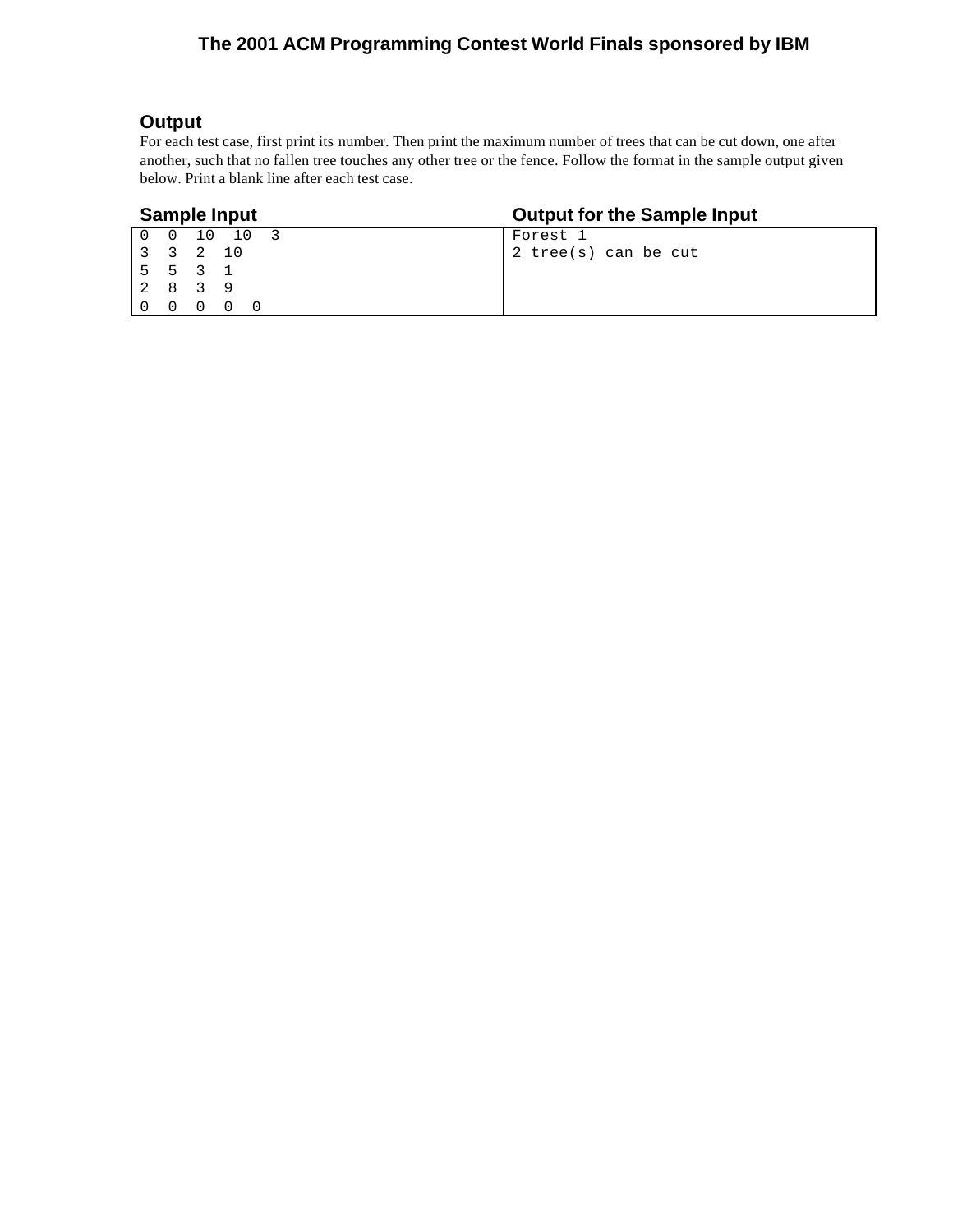# Problem E The Geoduck GUI Input: geoduck.in

Researchers at the Association for Computational Marinelife in Vancouver have been working for several years to harness various forms of aquatic life with the goal of constructing an underwater computer that can be seen from outer space. The current research focus is a breed of clam known as the geoduck (pronounced "GOOEY duck"), scientific name *Panope abrupta*. Geoducks can be as heavy as ten pounds and as long as 1 meter with their siphons or "necks" fully extended. Because of their life expectancy (up to 150 years), they seem to be good agents for manipulating a large-scale oceanic graphical user interface—hence, the "geoduck GUI" project.

Current research examines pairs of trained geoducks each starting in a distinct corner of a rectangular grid. They crawl across the grid spreading luminescent chemicals from containers attached to their shells. Geoducks are trained to move one grid unit horizontally or vertically per time unit to approximate a direction vector (each geoduck has a unique vector). If a move takes a geoduck off the edge of the grid, a trained dolphin immediately transports it to the cell on the opposite edge of the grid, effectively providing a "wraparound" mechanism. The entry point in the opposite edge cell is horizontally or vertically aligned with the exit point of the cell departed and the geoduck trajectory is maintained. Geoduck moves are synchronized; however, a geoduck halts when it enters a cell that it has previously visited. If two geoducks move into the same cell at the same time, they halt in that cell. If two geoducks attempt to move into each other's cells at the same time, then they halt. A geoduck is initially placed at a grid corner so that its direction vector points "in" to the grid (e.g., if the *x*-component is positive and the *y*-component is negative, the starting position is at the minimum *x*-value and the maximum *y*-value in the grid).

Both geoducks begin at time  $t=1$  in their respective (distinct) starting corners. A geoduck follows its vector as if the vector starting point were anchored to the center of geoduck's initial cell position in the grid. It always moves to the next cell that is divided into regions by the vector (or its extension), with one exception. If the vector passes through a corner of the grid, the geoduck moves horizontally and then vertically to reach the next cell divided by the vector. Figure 1 shows several geoduck paths. The numbers in the cells indicate elapsed time. Grid cells are numbered from the lower left starting at zero in both the *x* and *y* directions. If the two geoducks in Figure 1 start at the same time in the same 6 by 5 grid, they each halt after 5 time units with a total of 10 cells illuminated.



*x y*  $\overline{\mathcal{Z}}$ 6 ∣5 7 | 8 9 10 11

A geoduck with vector (-4,-3) moving in a 6 by 5 grid starting at cell (5,4). At step 12 it halts, since it revisits (5,4).

A geoduck with vector  $(1,1)$  moving in a 6 by 5 grid starting at cell (0,0). At time step 12 it halts, since it revisits (0,0).

**Figure 1:** Sample geoduck paths

*x*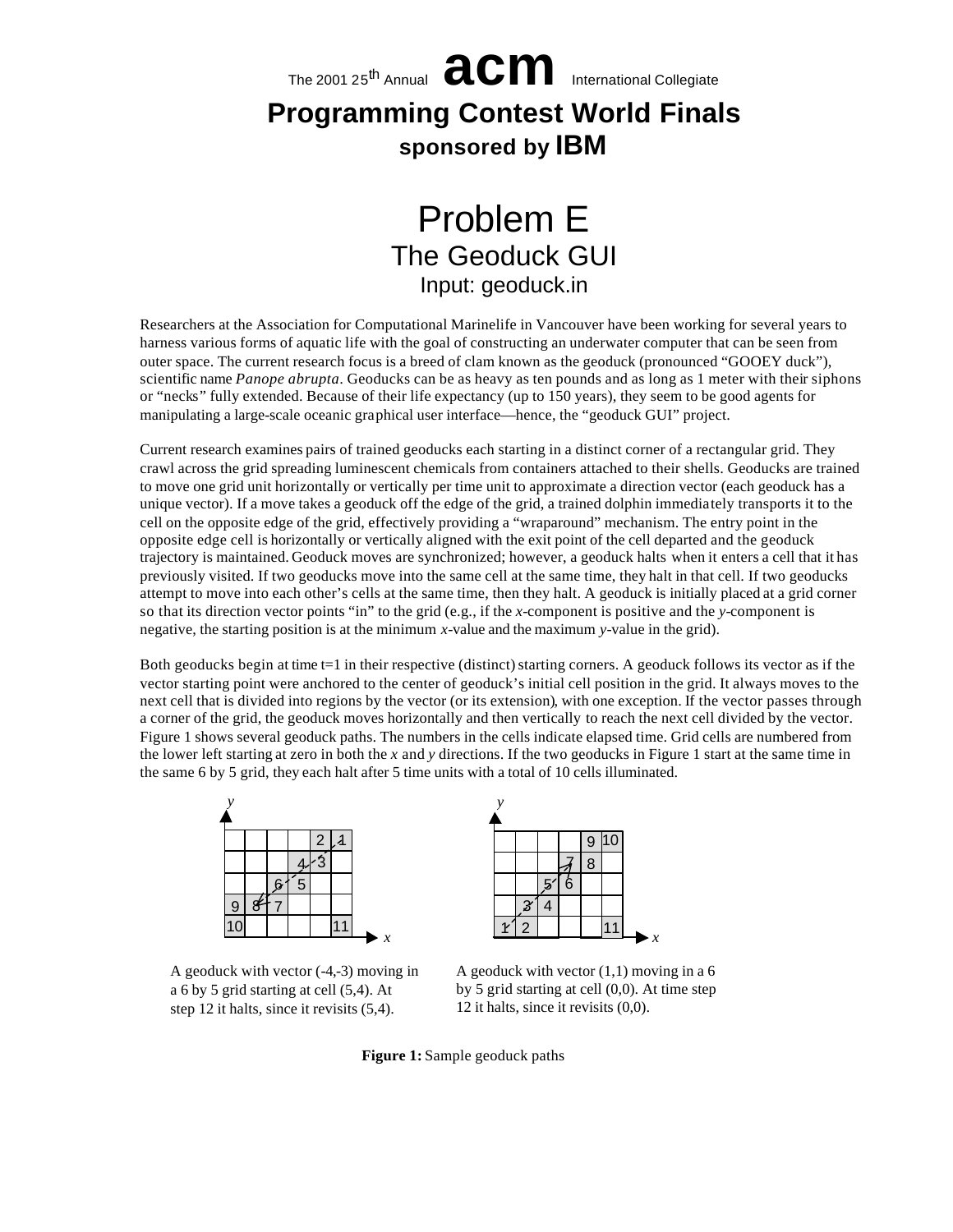You must write a program to select pairs of geoducks that illuminate the maximum number of grid cells on the screen in the least amount of time. Repeat your calculations for various grid sizes and comb inations of geoducks.

#### **Input**

Input consists of a sequence of test cases each beginning with a line containing two integers  $m$  and  $n$ ,  $1 = m, n = 50$ , where *m* and *n* are not both 1. These are *x* and *y* dimensions of the grid. The second line of each test case contains an integer  $k$ ,  $2 = k = 10$ , representing the number of geoducks. At least one pair of geoducks will have distinct starting points. The next *k* lines each contain a pair of non-zero integers representing the *x* and *y* components of the *k* geoduck direction vectors.

The final test case is followed by two zeros.

#### **Output**

For each test case, print the test case number, the maximum number of illuminated cells, the minimum number of time units required to illuminate that number of cells, and the sequence numbers of each pair of geoducks that achieve these values. Print all pairs of geoducks that achieve maximum illumination in minimum time. The order of printing does not matter; however, do not print any pair twice for the same test case. Imitate the sample output shown below.

| <b>VALLINIA LITRAL</b> | <b>Salpat TVI the Salliple lifeat</b>        |  |
|------------------------|----------------------------------------------|--|
| 65                     | Case 1 Cells Illuminated: 10 Minimum Time: 5 |  |
|                        | Geoduck IDs: 1 2                             |  |
| $-4 -3$                | Geoduck IDs: 1 3                             |  |
| $1\quad1$              |                                              |  |
| $1 - 1$                |                                              |  |
| $0\quad 0$             |                                              |  |
|                        |                                              |  |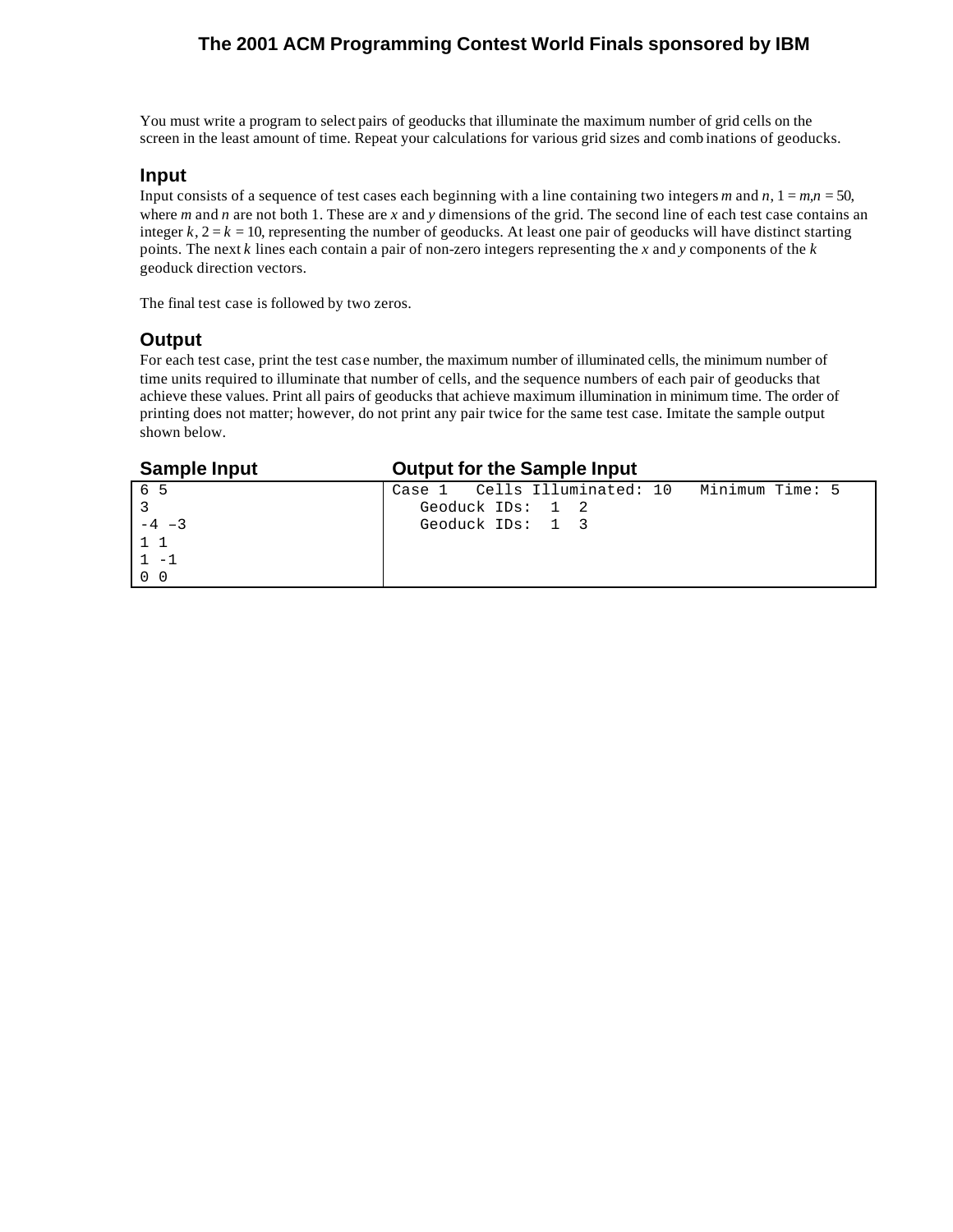

# Problem F A Major Problem Input File: major.in

In western music, the 12 notes used in musical notation are identified with the capital letters A through G, possibly followed by a sharp '#' or flat 'b' character, and are arranged cyclically as shown below. A slash is used to identify alternate notations of the same note.

C/B# C#/Db D D#/Eb E/Fb F/E# F#/Gb G G#/Ab A A#/Bb B/Cb C/B# …

Any two adjacent notes in the above list are known as a semitone. Any two notes that have exactly one note separating them in the above list are known as a tone. A major scale is composed of eight notes; it begins on one of the above notes and follows the progression tone-tone-semitone-tone-tone-tone-semitone. For example, the major scales starting on C and Db, respectively, are made up of the following notes:

C D E F G A B C Db Eb F Gb Ab Bb C Db

The following rules also apply to major scales:

- 1. The scale will contain each letter from A to G once and only once, with the exception of the first letter of the scale, which is repeated as the last letter of the scale.
- 2. The scale may not contain a combination of both flat and sharp notes.

The note that begins a major scale is referred to as the key of the scale. For example, the scales above are the scales for the major keys of C and Db, respectively. Transposing notes from one scale to another is a simple matter of replacing a note in one scale with the note in the corresponding position of another scale. For example, the note F in the major key of C would transpose to the note Gb in the major key of Db since both notes occupy the same position in their respective scales.

You must write a program to transpose notes from one major scale to another.

### **Input**

The input consists of multiple test cases, with one test case per line. Each line starts with a source key, followed by a target key, and then followed by a list of notes to be transposed from the major scale of the source key to the major scale of the target key. Each list is terminated by a single asterisk character. All notes on a line and the terminating asterisk are delimited by a single space.

The final line of the input contains only a single asterisk which is not to be processed as a test case .

## **Output**

Each test case produces one or more lines of output. If the source and target keys are valid, then the first output line for each input line should read "Transposing from  $X$  to  $Y:$ " where X is the source key and Y is the target key. If either the source or target key is not valid a line which reads "Key of X/Y is not a valid major key", where X/Y is the key that is not valid, should be output and the remainder of the input for that line skipped. If both the source and target key are not valid, report only the source key.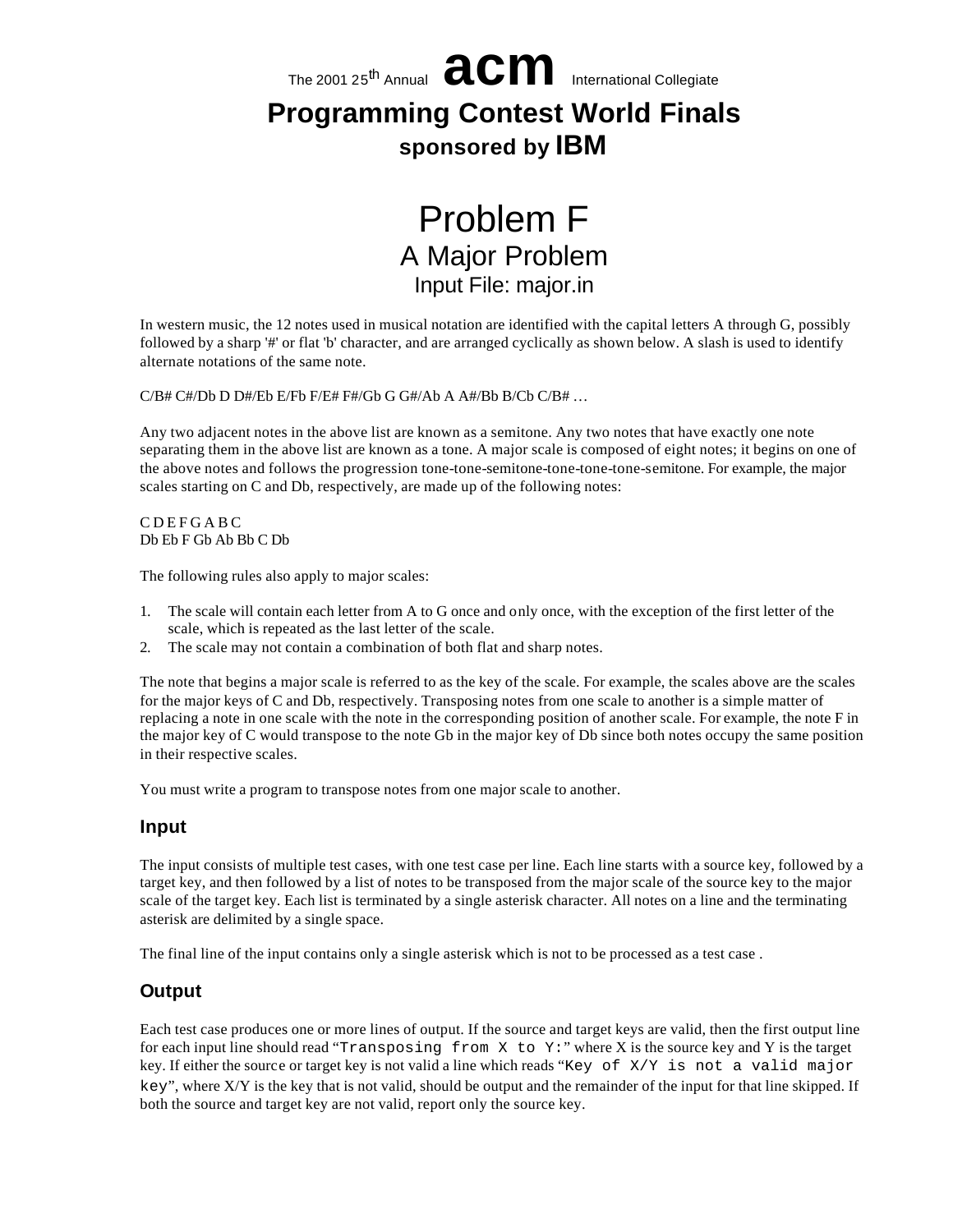For test cases that contain valid source and target keys, the first output line will be followed by one output line for each note to be transposed. If the note is a valid note in the major scale of the source key then the output line should read "M transposes to N" where M is the note in the source key and N is the corresponding note in the target key. If the input note is not a valid note in the major scale of the source key then the output line should read "M is not a valid note in the X major scale" where M is the input note and X is the source key. For either valid or non-valid notes, the output line should be indented in a consistent manner.

The output data for each input line should be delimited by a single blank line. The format of your output should be similar to the output shown below.

| Sample Input          | <b>Output for the Sample Input</b>          |
|-----------------------|---------------------------------------------|
| $C$ Db F $*$          | Transposing from C to Db:                   |
| $Db C Gb *$           | F transposes to Gb                          |
| $C$ B# A B $*$        |                                             |
| $C$ D A A# B Bb $C$ * | Transposing from Db to C:                   |
| A# Bb $C^*$           | Gb transposes to F                          |
| $\star$               |                                             |
|                       | Key of B# is not a valid major key          |
|                       |                                             |
|                       | Transposing from C to D:                    |
|                       | A transposes to B                           |
|                       | A# is not a valid note in the C major scale |
|                       | B transposes to C#                          |
|                       | Bb is not a valid note in the C major scale |
|                       | C transposes to D                           |
|                       |                                             |
|                       | Key of A# is not a valid major key          |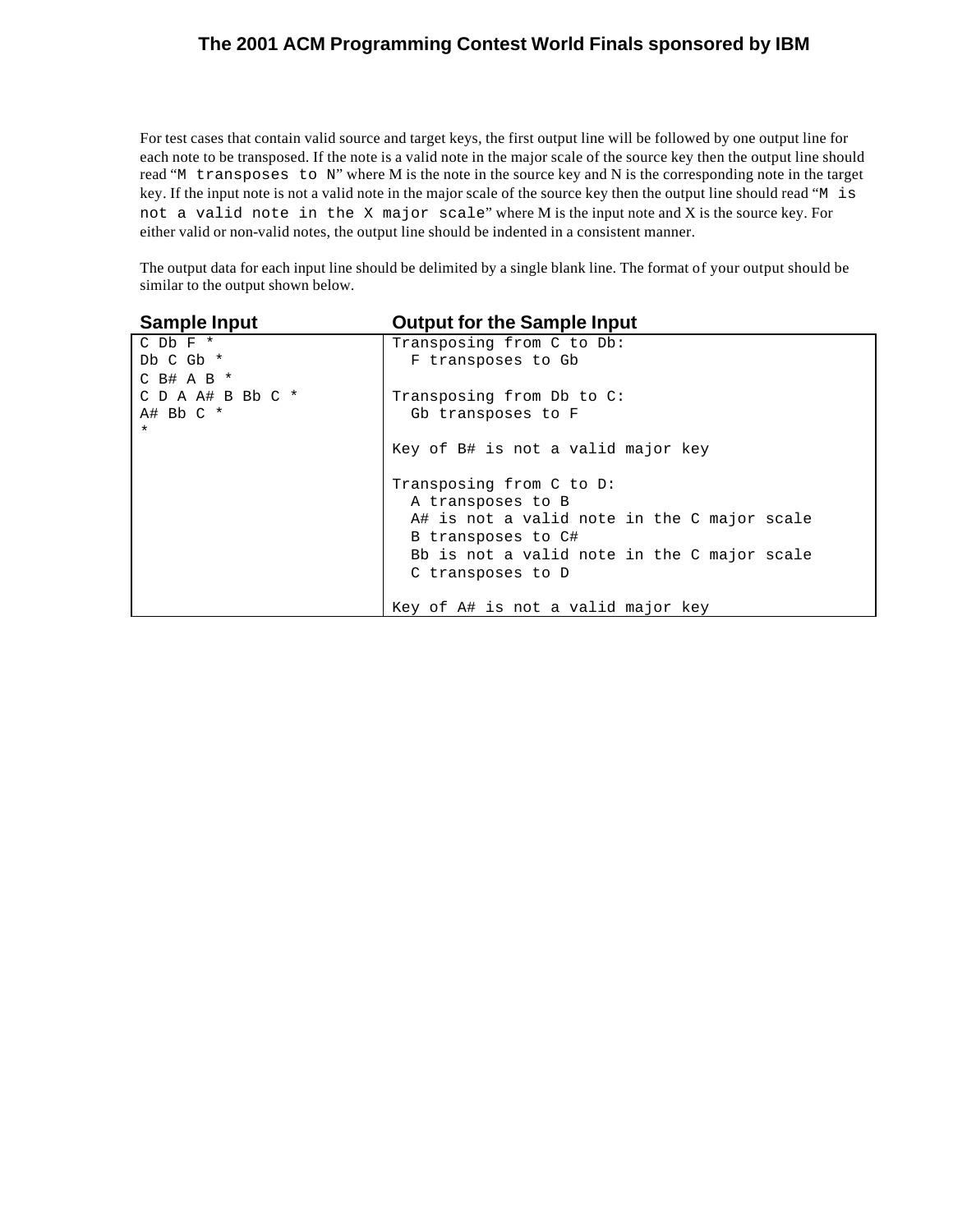

# Problem G Fixed Partition Memory Management Input file: memory.in

A technique used in early multiprogramming operating systems involved partitioning the available primary memory into a number of regions with each region having a fixed size, different regions potentially having different sizes. The sum of the sizes of all regions equals the size of the primary memory.

Given a set of programs, it was the task of the operating system to assign the programs to different memory regions, so that they could be executed concurrently. This was made difficult due to the fact that the execution time of a program might depend on the amount of memory available to it. Every program has a minimum space requirement, but if it is assigned to a larger memory region its execution time might increase or decrease.

In this program, you have to determine optimal assignments of programs to memory regions. Your program is given the sizes of the memory regions available for the execution of programs, and for each program a description of how its running time depends on the amount of memory available to it. Your program has to find the execution schedule of the programs that minimizes the average turnaround time for the programs. An execution schedule is an assignment of programs to memory regions and times, such that no two programs use the same memory region at the same time, and no program is assigned to a memory region of size less than its minimum memory requirement. The turnaround time of the program is the difference between the time when the program was submitted for execution (which is time zero for all programs in this problem), and the time that the program completes execution.

#### **Input**

The input data will contain multiple test cases. Each test case begins with a line containing a pair of integers *m* and *n*. The number *m* specifies the number of regions into which primary memory has been partitioned ( $1 \le m \le 10$ ), and *n* specifies the number of programs to be executed ( $1 \le n \le 50$ ).

The next line contains *m* positive integers giving the sizes of the *m* memory regions. Following this are *n* lines, describing the time-space tradeoffs for each of the *n* programs. Each line starts with a positive integer  $k$  ( $k \le 10$ ), followed by k pairs of positive integers  $s_1,t_1,s_2,t_2,...,s_k,t_k$ , that satisfy  $s_i < s_{i+1}$  for  $1 \le i < k$ . The minimum space requirement of the program is *s*1, i.e. it cannot run in a partition of size less than this number. If the program runs in a memory partition of size *s*, where  $s_i \le s < s_{i+1}$  for some *i*, then its execution time will be  $t_i$ . Finally, if the programs runs in a memory partition of size  $s_k$  or more, then its execution time will be  $t_k$ .

A pair of zeroes will follow the input for the last test case.

You may assume that each program will execute in exactly the time specified for the given region size, regardless of the number of other programs in the system. No program will have a memory requirement larger than that of the largest memory region.

### **Output**

For each test case, first display the case number (starting with 1 and increasing sequentially). Then print the minimum average turnaround time for the set of programs with two digits to the right of the decimal point. Follow this by the description of an execution schedule that achieves this average turnaround time. Display one line for each program, in the order they were given in the input, that identifies the program number, the region in which it was executed (numbered in the order given in the input), the time when the program started execution, and the time when the program completed execution. Follow the format shown in the sample output, and print a blank line after each test case.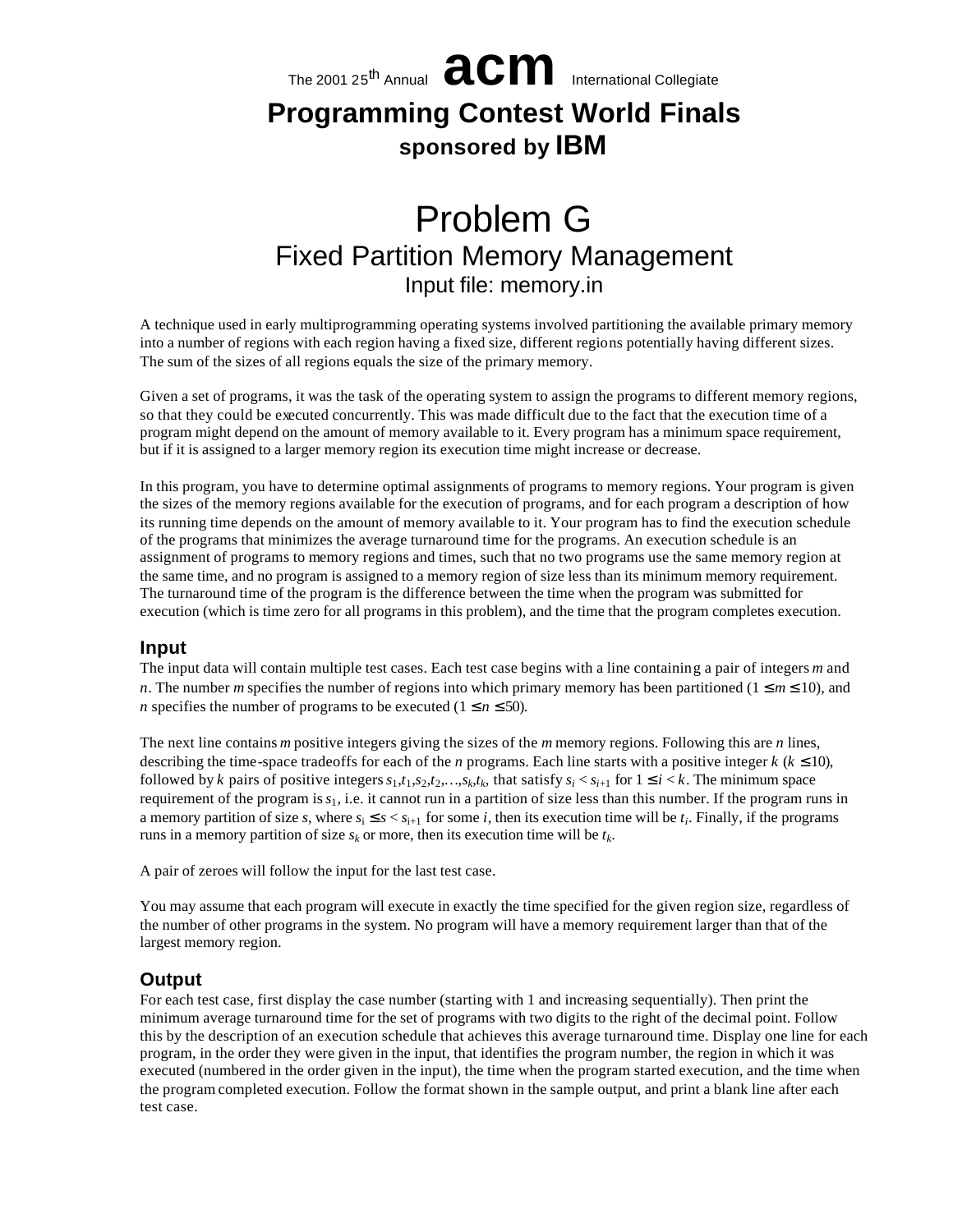If there are multiple program orderings or assignments to memory regions that yield the same minimum average turnaround time, give one of the schedules with the minimum average turnaround time.

| <b>Sample Input</b> | <b>Output for the Sample Input</b>       |
|---------------------|------------------------------------------|
| $2\quad 4$          | Case 1                                   |
| 40 60               | Average turnaround time = $7.75$         |
| 1354                | Program 1 runs in region 1 from 0 to 4   |
| 1203                | Program 2 runs in region 2 from 0 to 3   |
| 1 40 10             | Program 3 runs in region 1 from 4 to 14  |
| 1 60 7              | Program 4 runs in region 2 from 3 to 10  |
| $3\overline{5}$     |                                          |
| 10 20 30            | Case 2                                   |
| 2 10 50 12 30       | Average turnaround time = 35.40          |
| 2 10 100 20 25      | Program 1 runs in region 2 from 25 to 55 |
| 1 25 19             | Program 2 runs in region 2 from 0 to 25  |
| 1 19 41             | Program 3 runs in region 3 from 0 to 19  |
| 2 10 18 30 42       | Program 4 runs in region 3 from 19 to 60 |
| $0\quad 0$          | Program 5 runs in region 1 from 0 to 18  |
|                     |                                          |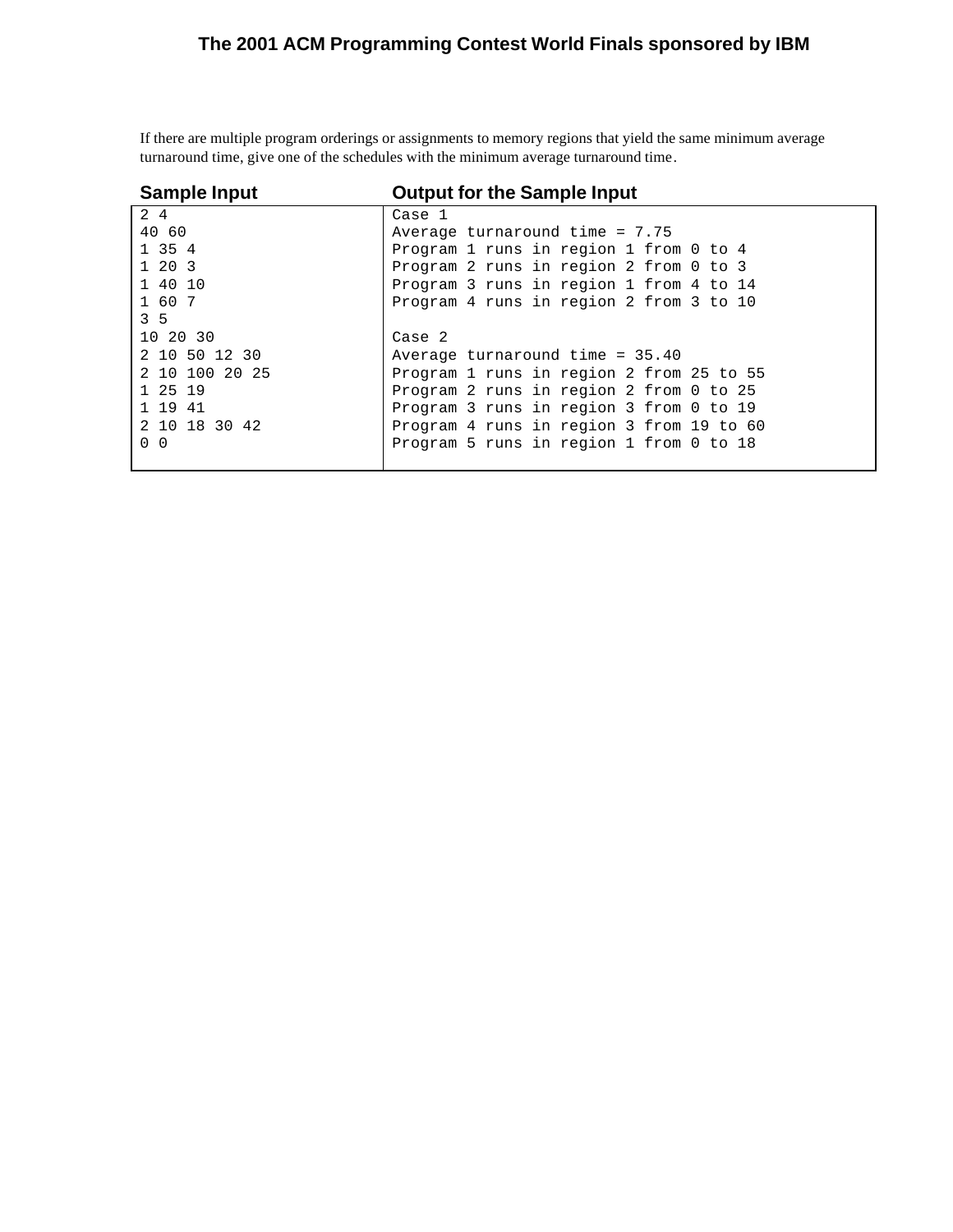

# Problem H Professor Monotonic's Networks Input: sort.in

Professor Monotonic has been experimenting with comparison networks, each of which includes a number of twoinput, two-output comparators. A comparator, as illustrated below, will compare the values on its inputs,  $i<sub>l</sub>$  and  $i<sub>2</sub>$ , and place them on the outputs,  $o_1$  and  $o_2$ , so that  $o_1 \leq o_2$  regardless of the relationship between the input values.



A comparison network has *n* inputs  $a_1, a_2, \ldots, a_n$  and *n* outputs  $b_1, b_2, \ldots, b_n$ . Each of the two inputs to a comparator is either connected to one of the network's *n* inputs or connected to the output of another comparator. Each of the two outputs from a comparator is either connected to one of the network's *n* outputs or is connected to the input of another comparator. A graph of the interconnections of comparators must be acyclic. The illustration below shows a comparison network with four inputs, four outputs, and five comparators.



In operation, the network's inputs are applied and the comparators perform their functions. Of course a comparator cannot operate until both of its inputs are available. Assuming a comparator requires one unit of time to operate, this sample network will require three units of time to produce its outputs. Comp -1 and Comp -2 operate in parallel, as do Comp-3 and Comp -4. Comp-5 cannot operate until Comp -3 and Comp -4 have comp leted their work.

Professor Monotonic needs help in determining which proposed comparison networks are also sorting networks, and how long they will take to perform their task. A sorting network is a comparison network for which the outputs are monotonically increasing regardless of the input values. The example above is a sorting network, since for all possible input values the output values will have the relation  $b_1 \leq b_2 \leq b_3 \leq b_4$ .

#### **Input**

The professor will provide a description of each comparison network to be examined. Each description will begin with a line containing values for *n* (the number of inputs) and *k* (the number of comparators). These values satisfy  $1 = n = 12$  and  $0 = k = 150$ . This is followed by zero or more non-empty lines, each containing at most 15 pairs of comparator inputs. The source of the input to each comparator is given by a pair of integers *i* and *j*. Each of these specifies either the subscript of a network input that is input to the comparator (that is,  $a_i$  or  $a_j$ ), or the corresponding output of a preceding comparator.

The outputs of a comparator are numbered the same as its inputs (in other words, if the comparator's inputs are *i* and *j*, the corresponding outputs are also labeled *i* and *j*). The order in which these pairs appear is significant, and affects the order in which the comparators operate. If two pairs contain an integer in common, the order of the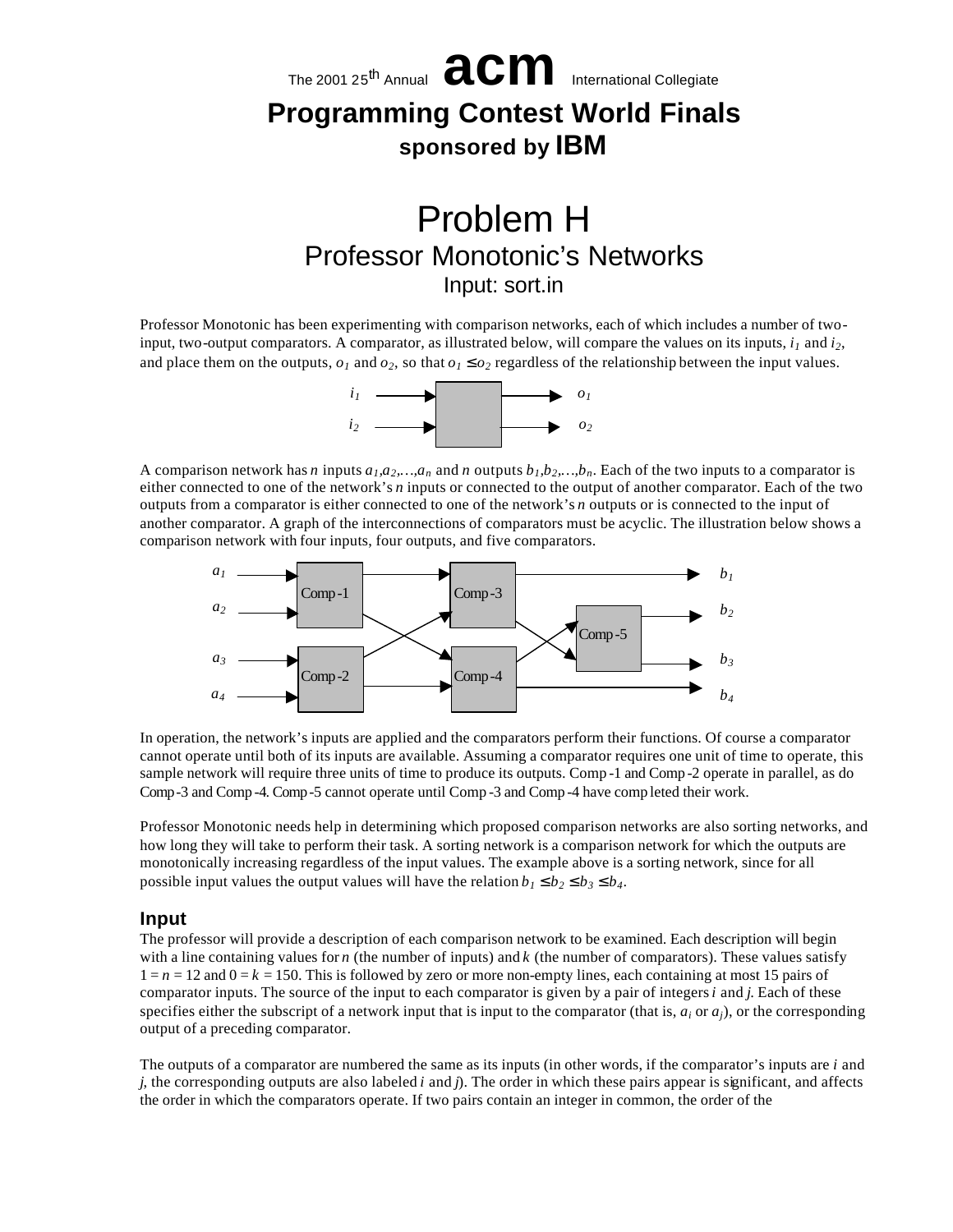corresponding comparators in the network is determined by the order of the pairs in the list. For example, consider the input data for the example shown:

 $\begin{array}{cc} 4 & 5 \\ 1 & 2 \end{array}$  $\begin{array}{ccccccccc}\n1 & 2 & 3 & 4 & 1 & 3 \\
2 & 4 & 2 & 3 & &\n\end{array}$ 2 4 2 3

This indicates there will be four input values and five comparators in the network. The first comparator (Comp -1) will receive its input values from network inputs  $a<sub>1</sub>$  and  $a<sub>2</sub>$ . The second comp arator (Comp -2) will receive its input values from network inputs *a3* and *a4*. The third comparator (Comp -3) will receive its first input from the first output of Comp-1, and will receive its second input from the first output of Comp -2. Similarly, the fourth comparator (Comp-4) will receive its first input from the second output of Comp -1, and will receive its second input from the second output of Comp -2. Finally, the fifth comparator (Comp -5) will receive its first input from the first output of Comp-4, and will receive its second input from the second output of Comp -3. The outputs  $b_1, b_2, \ldots, b_n$  are taken from the first output of Comp -3, the first output of Comp -5, the second output of Comp -5, and the second output of Comp-4, respectively.

A pair of zeros will follow the input data for the last network.

### **Output**

For each input case, display the case number (cases are numbered sequentially starting with 1), an indication of whether the network is a sorting network or not, and the number of time units required for the network to operate (regardless of whether it is a sorting network or not).

| <b>Sample Input</b> |                |                  |  |             | <b>Output for the Sample Input</b>                            |
|---------------------|----------------|------------------|--|-------------|---------------------------------------------------------------|
|                     | $4\quad 5$     |                  |  |             | Case 1 is a sorting network and operates in 3 time units.     |
|                     | $1\quad 2$     | 3 4              |  | $1 \quad 3$ | Case 2 is not a sorting network and operates in 0 time units. |
|                     | $2 \quad 4$    | 2 3              |  |             | Case 3 is a sorting network and operates in 3 time units.     |
|                     | 8 0            |                  |  |             |                                                               |
|                     | 3 <sup>3</sup> |                  |  |             |                                                               |
|                     | $1 \quad 2$    | $2 \overline{3}$ |  | $1\quad 2$  |                                                               |
| $0\quad 0$          |                |                  |  |             |                                                               |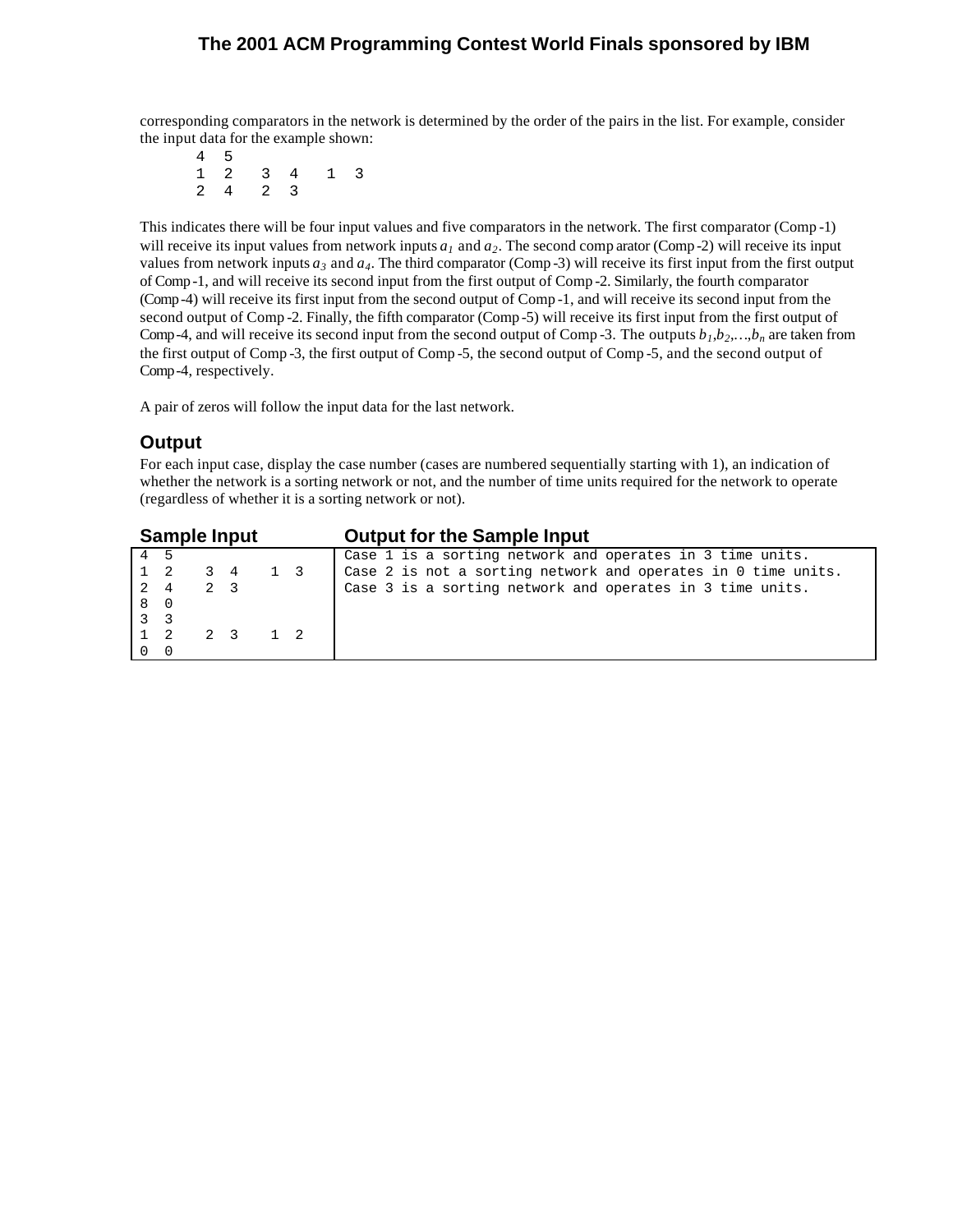

# Problem I A Vexing Problem Input: vexing.in

The game *Vexed* is a Tetris-like game created by James McCombe. The game consists of a board and blocks that are arranged in stacks. If the space to the immediate left or right of a block is open (that is, it contains no other block nor any part of the game board "wall"), then that block can be moved in that direction. Only blocks that are not part of the game board wall can be moved; "wall" blocks are stationary in all events. After a block is moved, if it or any other block no longer has anything under it, those blocks fall until they land on another block. After all blocks have landed, if any two or more identically-marked pieces are in contact horizontally and/or vertically, then those blocks are removed as a group. If multiple such groups result, then all groups are removed simultaneously. After all such groups are removed, all blocks again fall to resting positions (again, wall blocks do not move). This might then result in more groups being removed, more blocks falling, and so on, until a stable state is reached. The goal of the game is to remove all the movable blocks from the board.

Consider the simple example shown here. For reference purposes, number the rows of the board from top to bottom starting with an index value of zero, and number the columns from the left to right, also with a starting index value of zero. Board positions can be therefore be referenced as ordered (row, column) pairs. By additionally using an "L" or "R" to refer to a left or right push respectively, we can also use the ordered triple (row, column, direction) to indicate moves.



In (A) we have two choices for moves as shown in  $(B)$ . These moves are  $(0,1,R)$  and  $(1,3,L)$  using the identification scheme defined above. Note that if we try  $(0,1,R)$ , the resulting board state as shown in  $(C)$  is a dead end; no further moves are possible and blocks still remain on the board. If we choose the other move, however, the blocks at (1,2) and  $(2,2)$  are now in vertical contact, so they form a group that should be removed as shown by  $(D)$ . The resulting board state is shown in (E), leaving the two moves shown by (F). Note that either move would eventually allow a solution, but  $(0,1,R)$  leads to a two move solution, whereas  $(2,1,R)$  leads to a three move solution. (G) and (H) show the final steps if we choose  $(0,1,R)$ .

There are often many ways to solve a particular Vexed puzzle. For this problem, only solutions with a minimum number of moves are of interest. The minimum number of moves can sometimes be surprising. Consider another example.